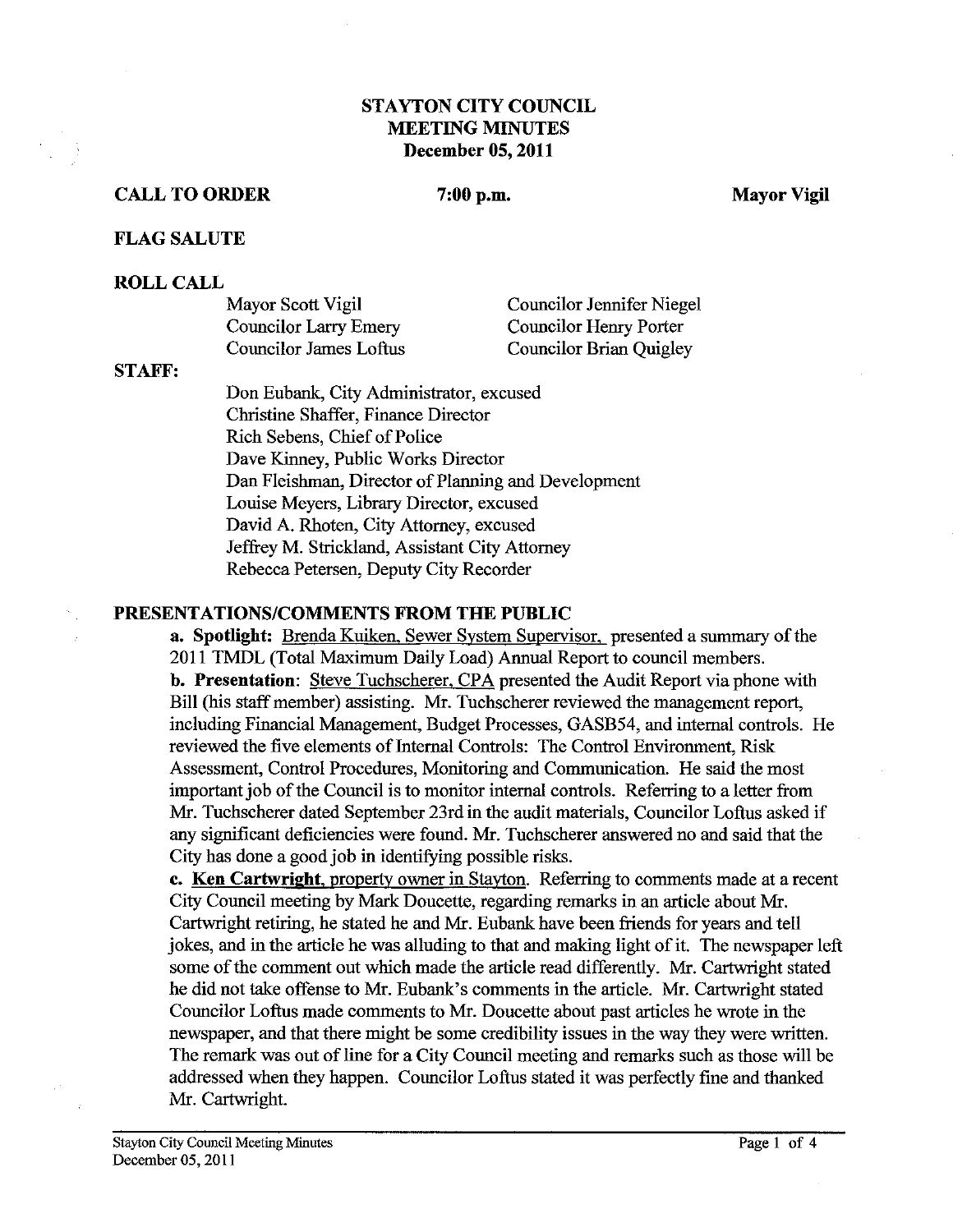#### **ANNOUNCEMENTS**

**a. Additions to the agenda:** None.

**b. Declaration of Ex Parte Contacts, Conflict of Interest, Bias, etc:** None.

#### **CONSENT AGENDA**

 $\frac{1}{2}$ 

# **a. City Council Meeting Miutes of November 21,2011**

**Motion:** From Councilor Loftus, seconded by Councilor Niegel, to approve the consent agenda. **Motion passed:** 5:O.

# **PUBLIC HEARINGS** - None

# **UNFNSHED BUSINESS**

# **Ordinance No. 940 Amending SMC 12.04 Streets** & **Adopting SMC 15.08**

**a. Staff Report:** Mr. Kinney stated Mark Rauch, City/County Insurance Services, about SMC 12.04 and potential liability issues. Mr. Rauch suggested revisions to SMC 12.04.270 to 12.04.290 to add descriptions of sidewalk hazards, notice provisions to property owners and abatement procedures. The City staff also inserted an address Grid Map in 15.08.010, modified SMC 15.08.020 Reflective Materials & Contrasting Colors for address numbers. SMC 15.08.020 Enforcement, the language was modified to remove the requirement that required a police official to investigate an address complaint.

**Council Deliberation:** Councilor Emery stated he would like to see the word "house" left out of the language, as a lot of buildings are not necessarily houses, it should say buildings. Councilor Loftus stated a lot of old structures have numbers smaller than four inches, and asked if an exemption could be made to allow certain structures built prior to a specific date be given an allowance. Mr. Kinney stated it could be changed and direction given to staff to allow them. Mr. Fleishman stated in order to accommodate Councilor Emery's request to remove the word house, and replace it to building, the title will be changed to "Building Numbering and Street Naming System", and the reference to houses would be deleted and replaced to buildings.

# **Council Decision:**

**Motion:** From Councilor Emery, seconded by Councilor Quigley, to approve Ordinance 940 with modifications, changing the wording from houses to buildings.

**Discussion:** Councilor Niegel asked if the Council wished to accommodate structures built prior to a specific date giving allowances to smaller house numbers.

Mr. Kinney stated as long as the Councils direction was noted in the meeting minutes that there would not be retroactive enforcement after the new code is implemented, buildings fiom now and future that are pre-existing would not be affected. Councilor Loftus stated that as time passes and new Council and Staff review the code, the legislative intent of what the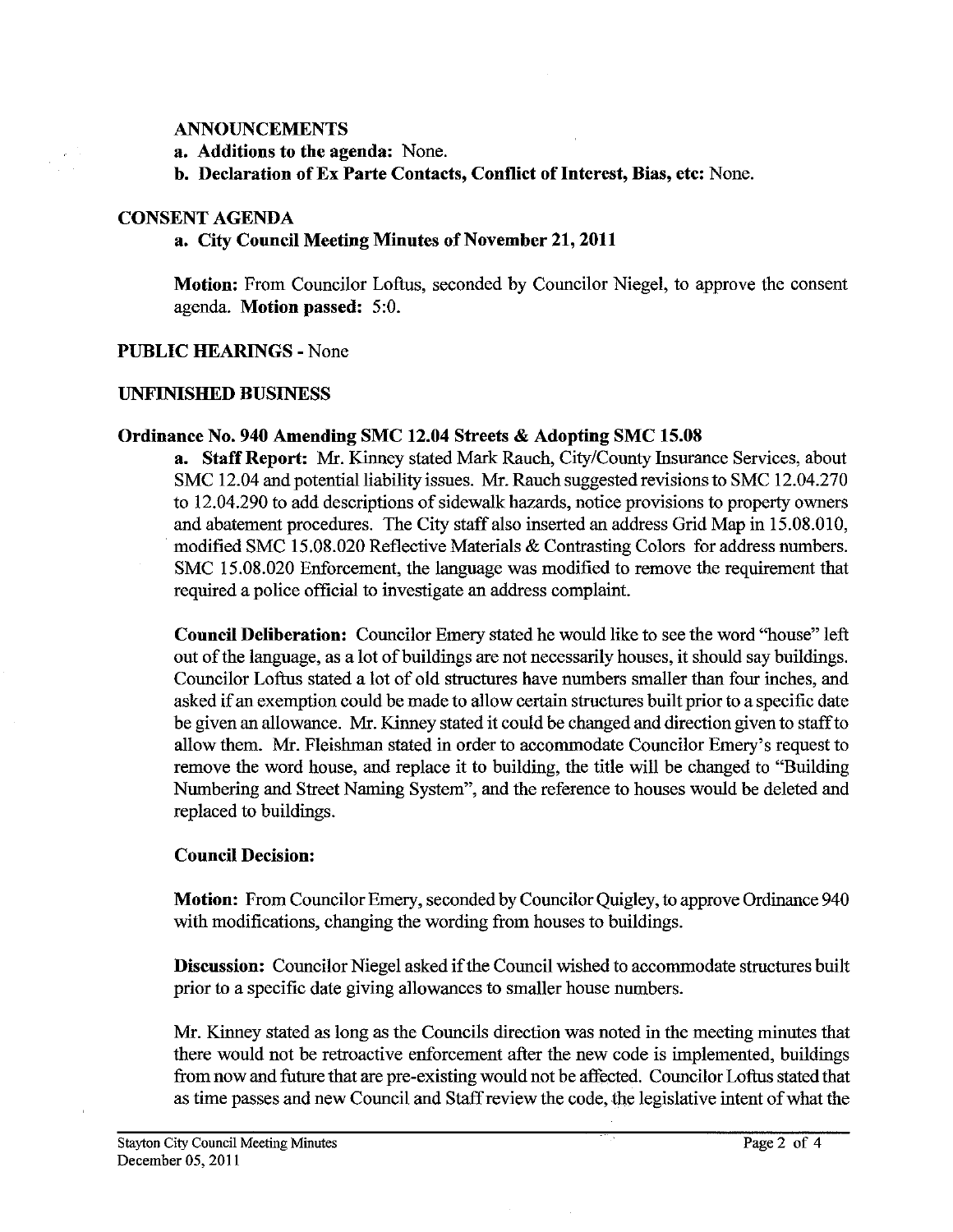current Council wanted could be lost. Mr. Kinney stated it could be amended to read new and replacement structures.

**Motion amended:** From Councilor Loftus, seconded by Councilor Emery, to amend the original motion to allow the pre existing house numbers be exempt to the code, **and** that any new structure has to comply with the new code requirements.

**Amended Motion Passed:** Council members were polled and the vote was unanimous.

**Original Motion Passed:** Council members were polled and vote was unanimous.

**NEW BUSINESS** - None

# **STAFFICOMMISSION REPORTS**

Councilor Loftus stated he should have declared earlier in the meeting a conversation he had with a gentleman from a lighting company performing a site visit of light poles in the downtown area. He wanted to note that in no way would his conversation with the gentleman affect any decision he will make regarding lighting.

# **Public Works Director** - **Dave Kinney**

**a. Third Avenue Street Lighting: Mr.** Kinney reviewed the staff report included in the packet materials. Staff has been working with Pacific Power & Light to identify a costeffective lighting upgrade for N. Third Avenue from Washington Street to Water Street. Three alternatives were considered: Decorative Acorn Lights, LED (Light Emitting Diode) Lights, and HPS (High Pressure Sodium) Lights. He and Mr. Fleishman met with the Main Street Committee and discussed the alternatives. Consensus of the committee was the Decorative Acorn lights would not work and that the City should explore the LED light option. Some of the property/business owners present at the meeting would like the City to move forward quickly with the LED lights because it would create a significant difference in the downtown area. Mr. Kinney stated his recommendation would be to move forward to replace the existing lamps on N. Third Avenue with LED lamps, and to fill in the gaps with additional poles from Marion to Washington Street

Councilor Emery stated he would like to see \$7500 used to change street lighting on the east side to LED, and use the \$12,500 to add some lights to the west side. Mr. Kinney stated he would like to add some LED lights on the existing poles, add lights from Marion to Washington Streets in order to have consistent light coverage. If LED lights are installed there will not be a need for additional lights on the west side, as changing to LED lights both sides of the street.

Mayor Vigil stated the comments he made regarding lighting, was to look at the intent of the lighting discussion the Council had a year ago.

Councilor Loftus stated he remembered the intent of the Council's discussion was to